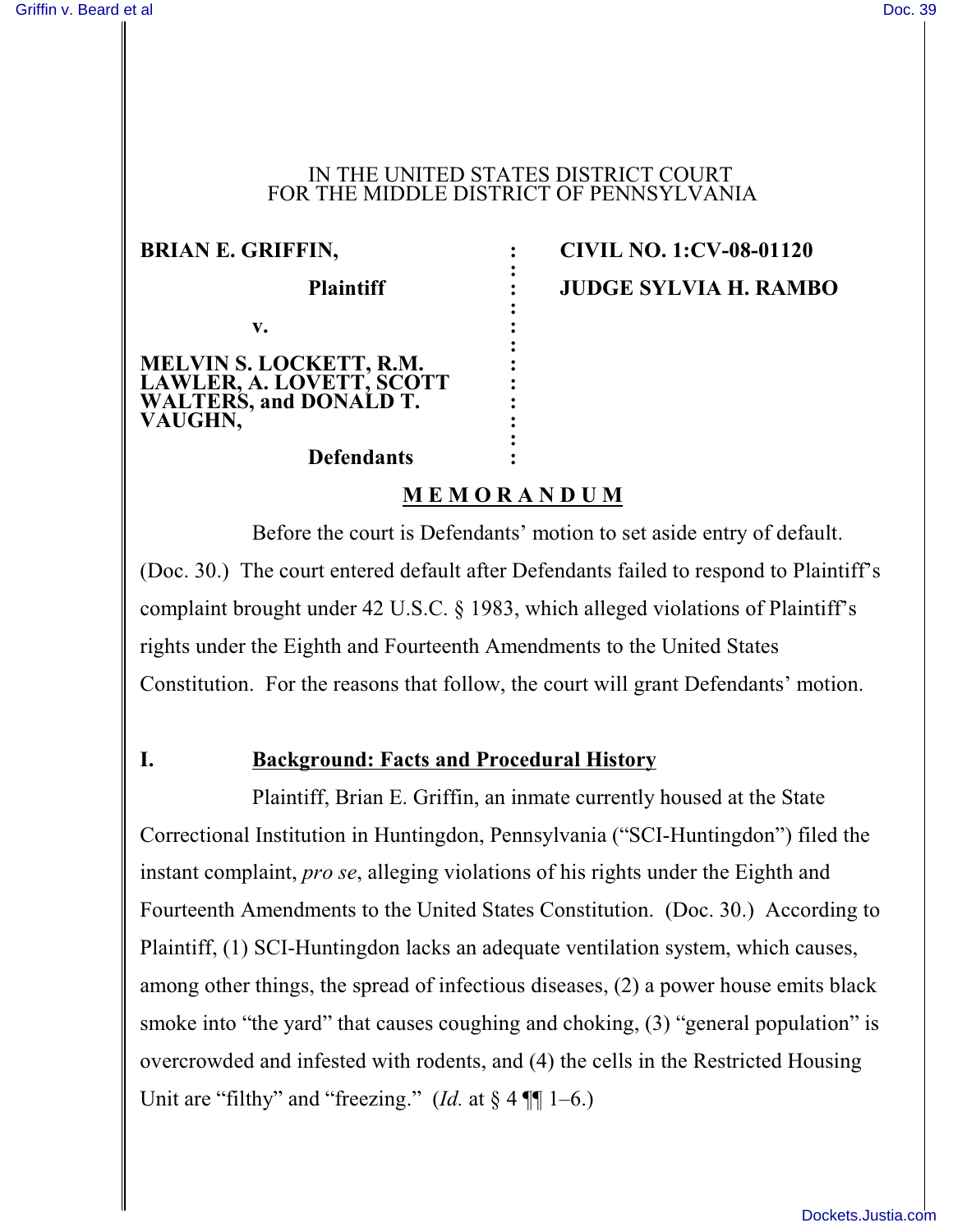Plaintiff, having exhausted available state remedies, filed the instant complaint on June 12, 2008, seeking damages and an injunction ordering Defendants to "correct the conditions at SCI-Huntingdon, or transfer [P]laintiff closer to home if conditions are not corrected." (*Id.* at  $\S 5 \P\P 1-3$ .) Defendants failed to file an answer or other responsive pleading, and the court entered default on December 2, 2008. (Doc. 29.) On December 3, 2008, Defendants filed a motion to set aside default along with a supporting brief. (Docs. 30–31.) Plaintiff filed a brief in opposition on December 17, 2008. (Doc. 37.) Defendants opted not to file a reply brief. Accordingly, the motion is now ripe for disposition.

### **II. Discussion**

Defendants urge the court to set aside the entry of default. In deciding whether to set aside an entry of default, courts consider several factors, including (1) whether lifting the default would prejudice the plaintiff, (2) whether the defendant has a meritorious defense, and (3) whether the defaulting defendant's conduct is excusable or culpable. *Emcasco Ins. Co. v. Sambrick*, 834 F.2d 71, 73–74 (3d Cir. 1987); *United States v. \$55,518.05 in U.S. Currency*, 728 F.2d 192, 195 (3d Cir. 1984). The Third Circuit "has often emphasized that it does not favor defaults, and that in a close case doubts should be resolved in favor of setting aside the default and obtaining a decision on the merits." *Farnese v. Bagnasco*, 687 F.2d 761, 764 (3d Cir. 1982). As one court has elucidated: "If there is any doubt as to whether the default should be set aside, the court should err on the side of setting aside the default and reaching the merits of the case." *Accu-Weather, Inc. v. Reuters Ltd.*, 779 F. Supp. 801, 803 (M.D. Pa. 1991) (citing *Zawadski de Bueno v. Bueno Castro*, 822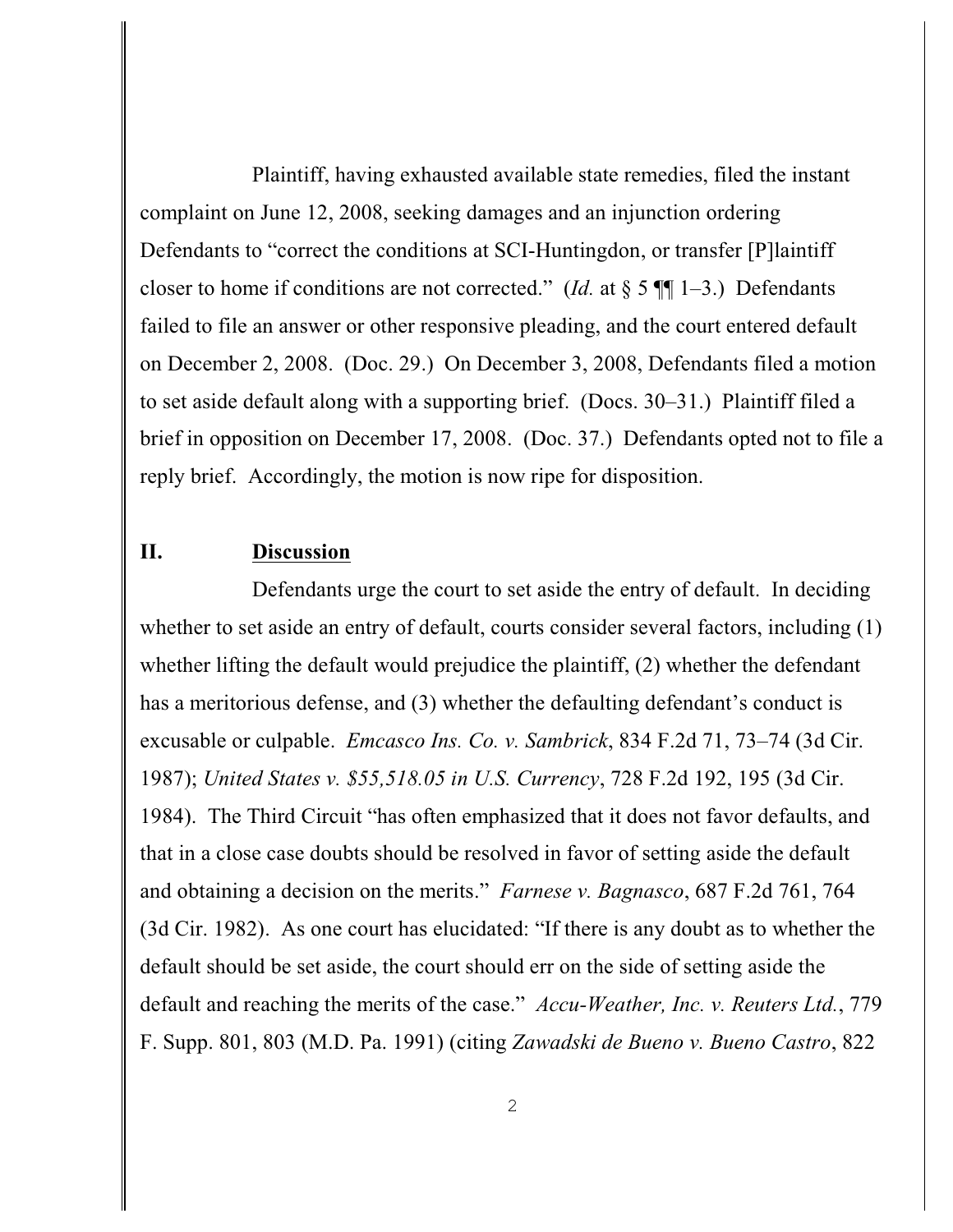F.2d 416, 420 (3d Cir. 1987). As described below, these factors lean in favor of granting Defendants' motion to set aside the entry of default.

### **A. Prejudice to Plaintiff**

Generally, "[p]rejudice exists if circumstances have changed since entry of default such that plaintiff's ability to litigate its claim is not impaired in some material way or if relevant evidence has become lost or unavailable." *Accu-Weather*, 779 F. Supp. at 802. The mere fact, however, that vacating an entry of default may require the plaintiff to establish the merits of his or her claim, does not constitute prejudice, even though such a requirement may suggest impairment in common parlance. *Id.*

The court does not believe that setting aside the entry of default would prejudice Plaintiff. As an initial matter, Plaintiff fails to suggest how setting aside the entry of default might impair him in a material way. Rather, Defendants correctly point out that Plaintiff has continued access to the evidence necessary to prosecute his claim. Plaintiff, as a practical matter, will not be prejudiced by setting aside the entry of default.

#### **B. Meritorious Defense**

A "meritorious defense," in the present context, is a defense, which, if established at trial would completely bar [a plaintiff's] recovery. *See Foy v. Dicks*, 146 F.R.D. 113, 116 (E.D. Pa. 1993) (citing *Accu-Weather*, 779 F. Supp. at 803). To satisfy this burden, a defendant must move beyond "simple denials and conclusory statements" and assert "specific facts" that provide a basis for the court to determine whether they may advance a complete defense with "merits on its face." *U.S. Currency*, 728 F.2d at 195.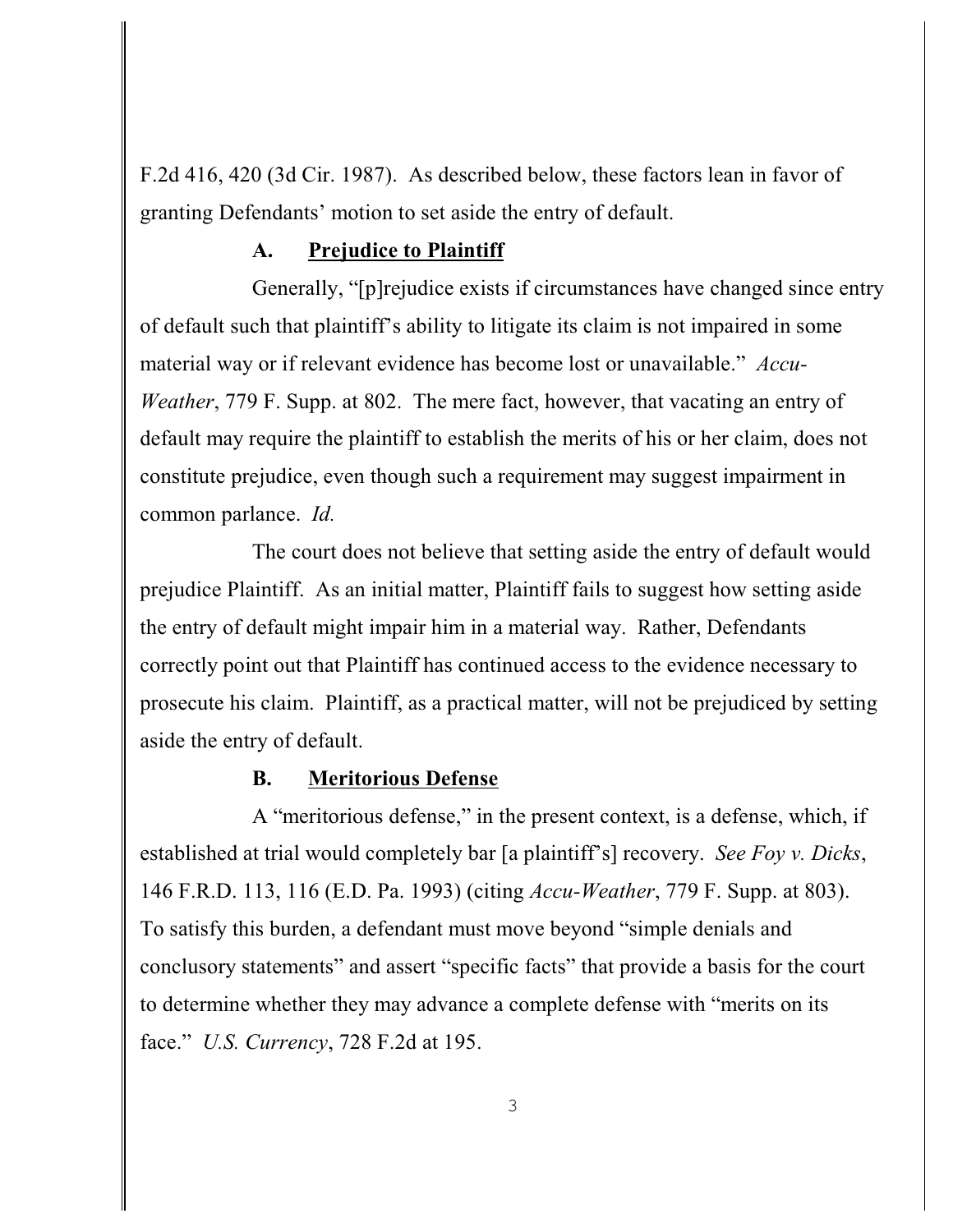Defendants have set forth two specific defenses, which they believe supports setting aside the entry of default.

First, Defendants argue that Plaintiff's "complaint even if taken as true does not state a valid cause of action for the violation of his constitutional rights." (Doc. 31 at 3.) The court does not find the recitation of this bold conclusion without any factual support persuasive. The United States Constitution forbids government imposition of "cruel and unusual punishments." U.S. Const. amend VIII. This restriction, designed to protect individuals convicted of crimes, applies to states in their operation of state correctional institutions. *See Whitley v. Albers*, 475 U.S. 312, 318–19 (1086). While correctional institutions may impose "harsh conditions" as punishment for an inmate's infliction of harm on society, the Constitution does not tolerate "unnecessary and wanton infliction of pain," which "totally [lacks] penological justification." *Rhodes v. Chapman*, 452 U.S. 337, 345–47 (1981). Accordingly, courts have not hesitated to exercise their duty in declaring hazardous and unhealthy conditions of confinement unconstitutional. *See, e.g.*, *Jordan v. Arnold,* 408 F. Supp. 869, 876 (M.D. Pa. 1976) (holding that placing inmates in "stuffy and foul-smelling" cells in the segregated housing unit with "[l]ittle or no ventilation," inadequate control of commodes and water supply, and inadequate light for reading constituted cruel and unusual punishment); *Carty v. Farrelly,* 957 F. Supp. 727, 736 (D.V.I. 1997) (finding that prison officials' failure to remedy unsanitary conditions and inadequate ventilation of which they were aware amounted to "serious, constitutional violations"); *Tillery v. Owens*, 719 F. Supp. 1256, 1273 (W.D. Pa. 1989) (finding the combination of "inadequate cell size, unsanitary conditions, lack of ventilation, poor lighting, and inadequate and filthy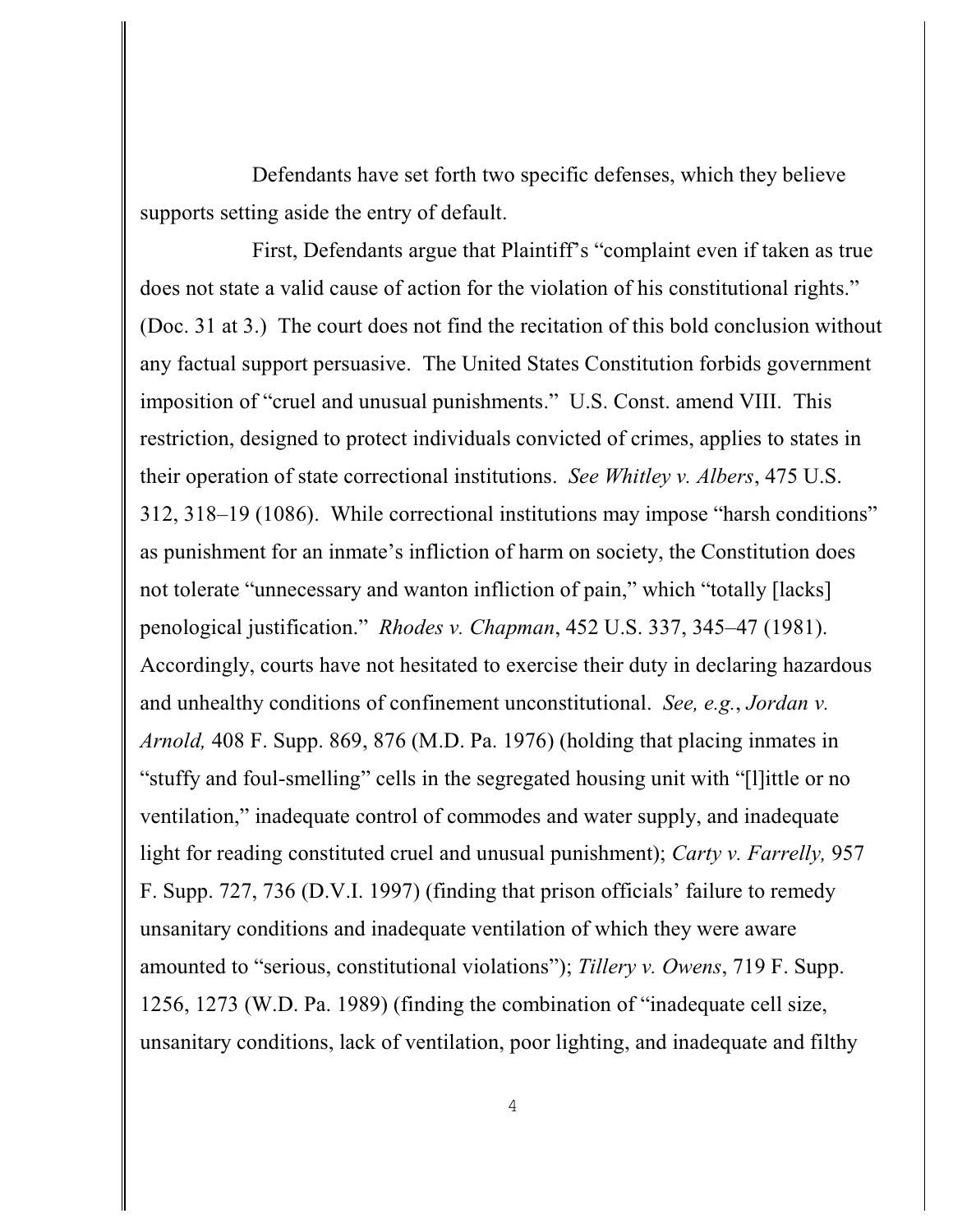showers" created "and unconstitutional situation"), *aff'd*, 907 F.2d 418 (3d Cir. 1990). Accordingly, the court cannot accept Defendants' conclusory statement that Plaintiff failed to state a claim upon which relief can be granted

Second, Defendants argue in the alternative that "if the complaint does state a claim based upon the factual scenario set forth in the complaint, [Defendants] are entitled to qualified immunity." (Doc. 31 at 3.) The court does not find that this conclusory statement without more constitutes presentation of a meritorious defense.

Nonetheless, Plaintiff alleges highly fact-sensitive constitutional claims, and the court finds that many avenues exist to defend against these claims. Given the Third Circuit's preference for setting aside entries of default, the court rules that Defendants have sufficient meritorious defenses available to warrant the court finding that this factor weighs in their favor.

#### **C. Defendants' Culpability**

Defendants present a third conclusory statement by which to persuade the court: "Defendants' failure to file a timely response was due to an administrative lapse by the defense counsel . . . ." While Plaintiff correctly points out that claiming "administrative lapse" does not "make a lot of sense" (Doc. 37 at 2), there is no indication that Defendants acted willfully or in bad faith. *See Chamberlain v. Giampapa*, 210 F.3d 154, 164 (3d Cir. 2000).

#### **D. Consideration of Factors**

As a review of the relevant factors illuminates, the current case presents a close call regarding whether to vacate the entry of default. The court, however, finds that to prevent a case with such important social and constitutional significance from being litigated would amount to an injustice against not only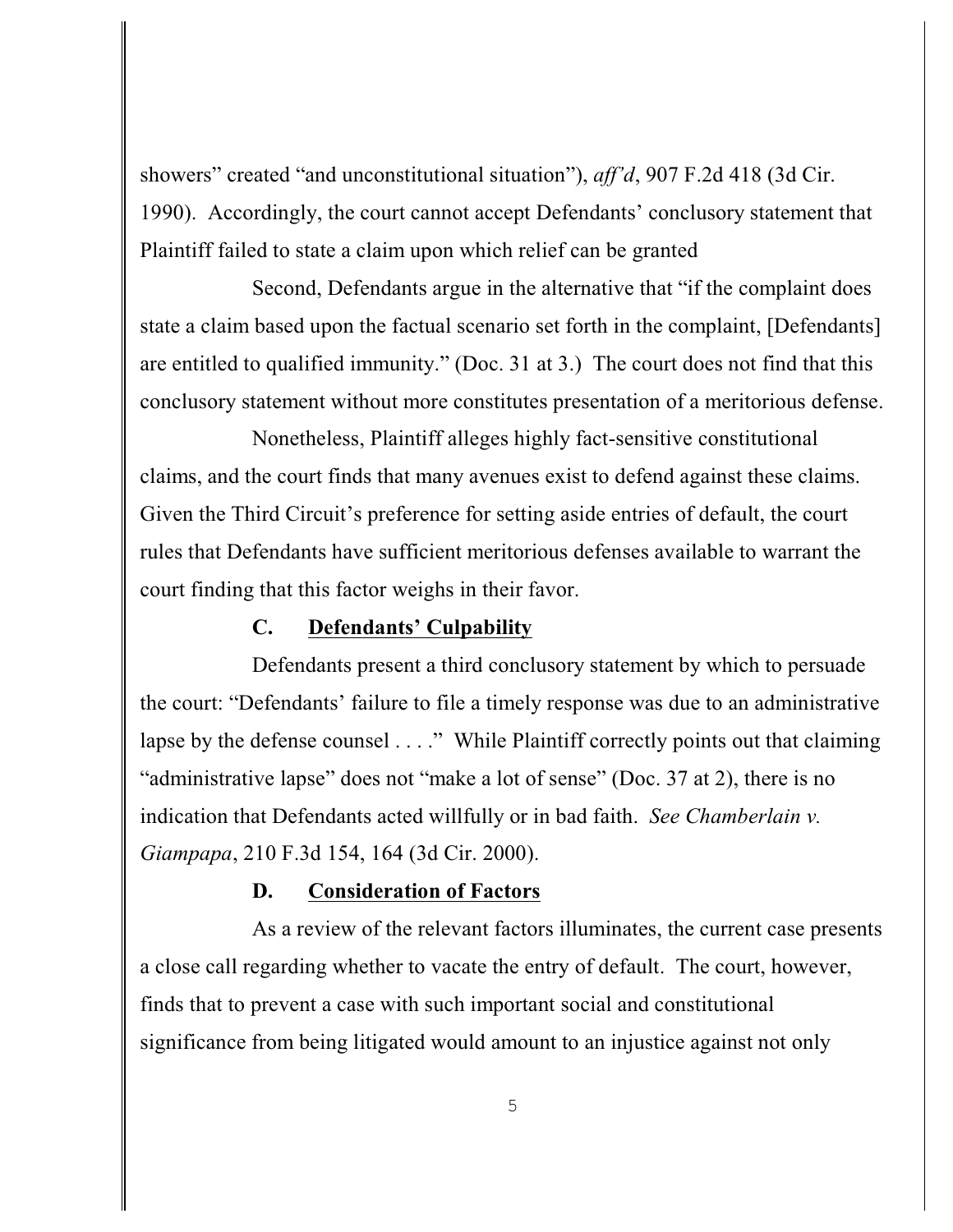Defendants, but Plaintiff as well. Therefore, the court will err on the side of caution and set aside the entry of default.

# **IV. Conclusion**

In accordance with the foregoing discussion, the court will grant Defendants' motion to set aside the entry of default. An appropriate order follows.

> s/Sylvia H. Rambo United States District Judge

Dated: January 26, 2009.